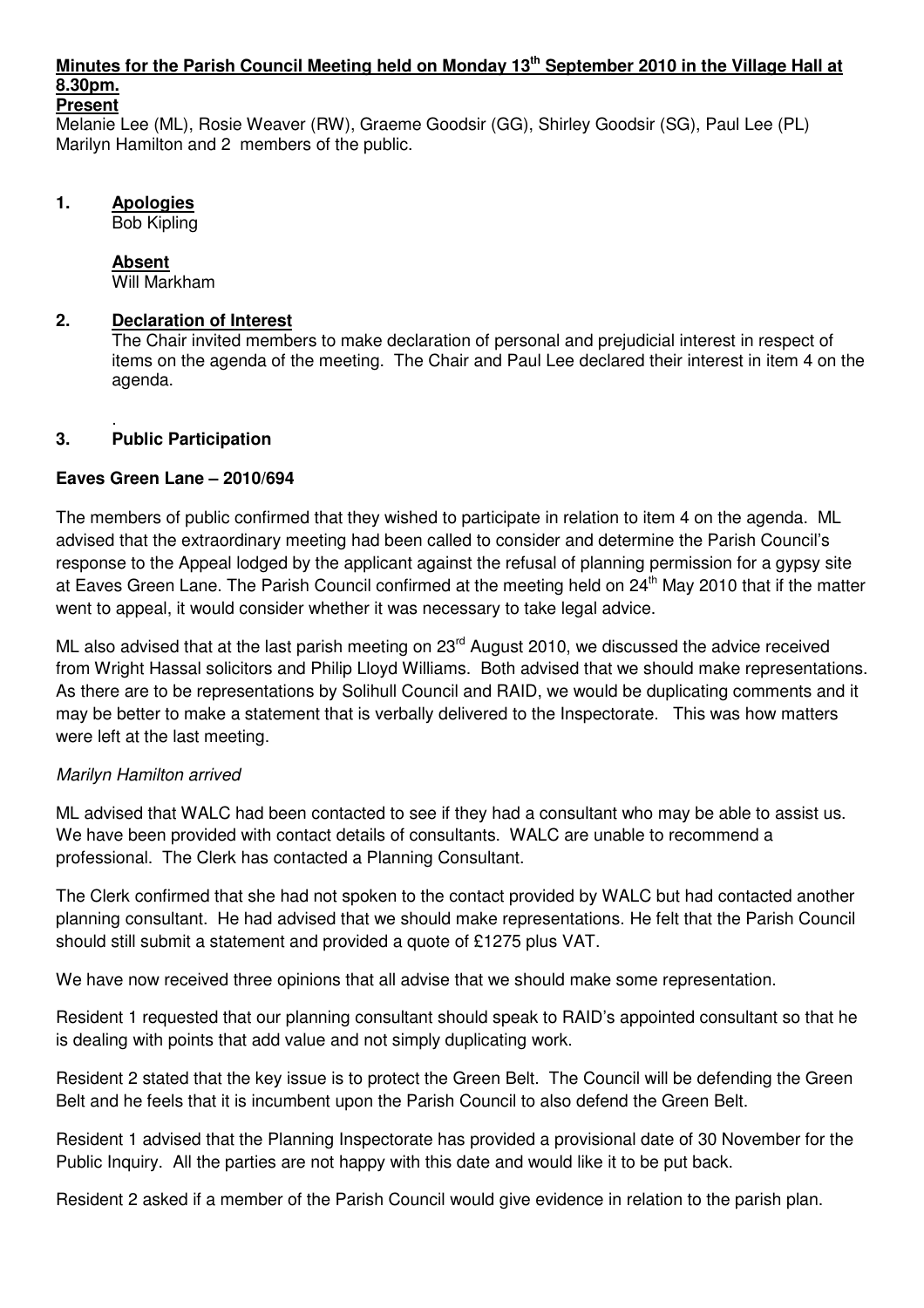He was advised that it was difficult to see what evidence could be given.

Resident stated that the Parish Council had no right to be heard at a public inquiry.

Clerk advised that this was not correct. Clerk advised that Parish Councils are entitled to appear as they have a statutory right. Article 7(1) of the Inquiries Procedures rules 1974 No.419 and in Article 9 (1) of the Inquiries Procedures rules 1974 No. 420. This gives them precedence to be heard over people who do not have a right to be heard.

Resident 2 confirmed that all parties are seeking to defend the decision not to develop the Green Belt and all parties are essentially on the same side.

ML advised that the Parish Council will act in the manner that it is legally entitled to do so. We have submitted our letter of objection and are confident with the points raised. The residents were advised that the points made had been taken on board by the Parish Council.

Resident 1 asked if Parish Council could also request for the date to be put back.

ML advised that we have not been notified and so until we are notified, we cannot proceed with this request.

Actions agreed to be taken:-

- 1. Agree to pursue the route of instructing a planning consultant;
- 2. Obtain further quotes if required;
- 3. Delegate the decision as to best value planning consultant to Clerk;
- 4. When selected, planning consultant may liaise with Solihull Council and RAID should they feel it necessary;
- 5. Obtain advice from WALC regarding procedures;
- 6. Chase Inspectorate/David Wigfield as to proposed date for the Public Inquiry.

### **5. Planning Matters**

**5.1 2010/584** – Marlbrook Hall Farm, Harvest Hill Lane, Meriden – Locate Menage away from telegraph pole and high voltage cable

 Comments: Local knowledge has anecdotal evidence that this is a business. We refer to Condition (3) of the Planning consent dated 25 June 2010. Condition (3) states:-

"The menage shall not be used for any purpose other than the exercising of horses owned by the applicant, or future owners of the site, and shall at no time be used for commercial purposes."

Why did the applicant not know about the telegraph poles as they have carried out work on this site since 2001 and this is the tenth application relevant to the site?

**5.2 2010/1394 –** 53 Strawberry Fields, Meriden – First floor side extension to extend existing bedroom with new bathroom and en-suite